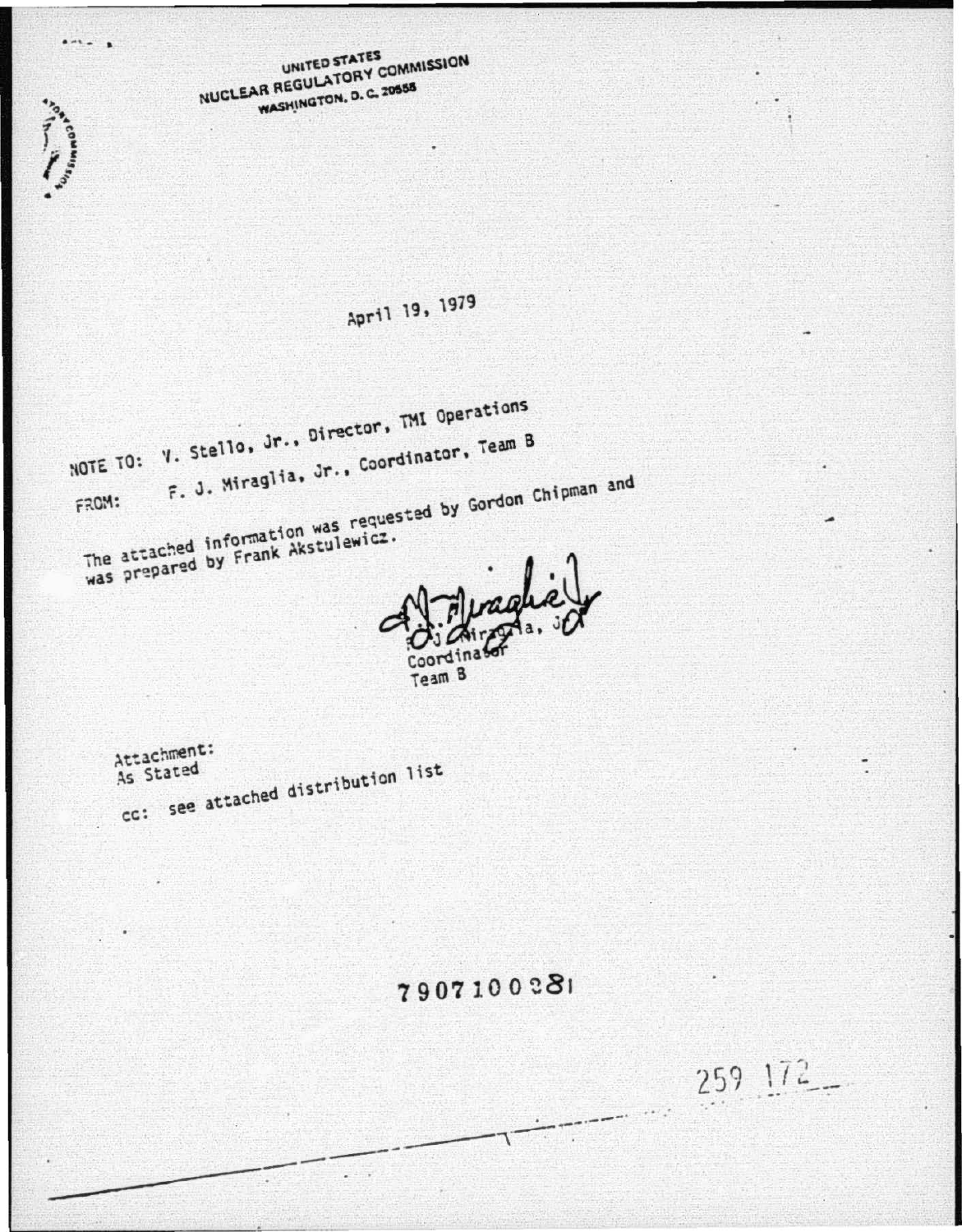## Dose Rate at Top of Containment Dome

. , .. .

In response to a request from the site (Gordon Chipman), the dose rate at the top of the TMI-2 containment dome was determined. We calculated that the dose rate is 2.5 rem/hr per uCi/cc of Xe-133 in the containment atmosphere. The dose rate at the center of the containment would be about a factor of two higher. These values were telephoned to Jerry Klingler at the site.

Based on previous work we estimate that the contribution to the dose rate in the containment dome from the water on the floor of the containment building is negligible. There may be a contribution, however, from activity which may have plated-out on the inside surfaces of the containment.

259 175

The calculations above were done by F. Akstulewicz of AAB.